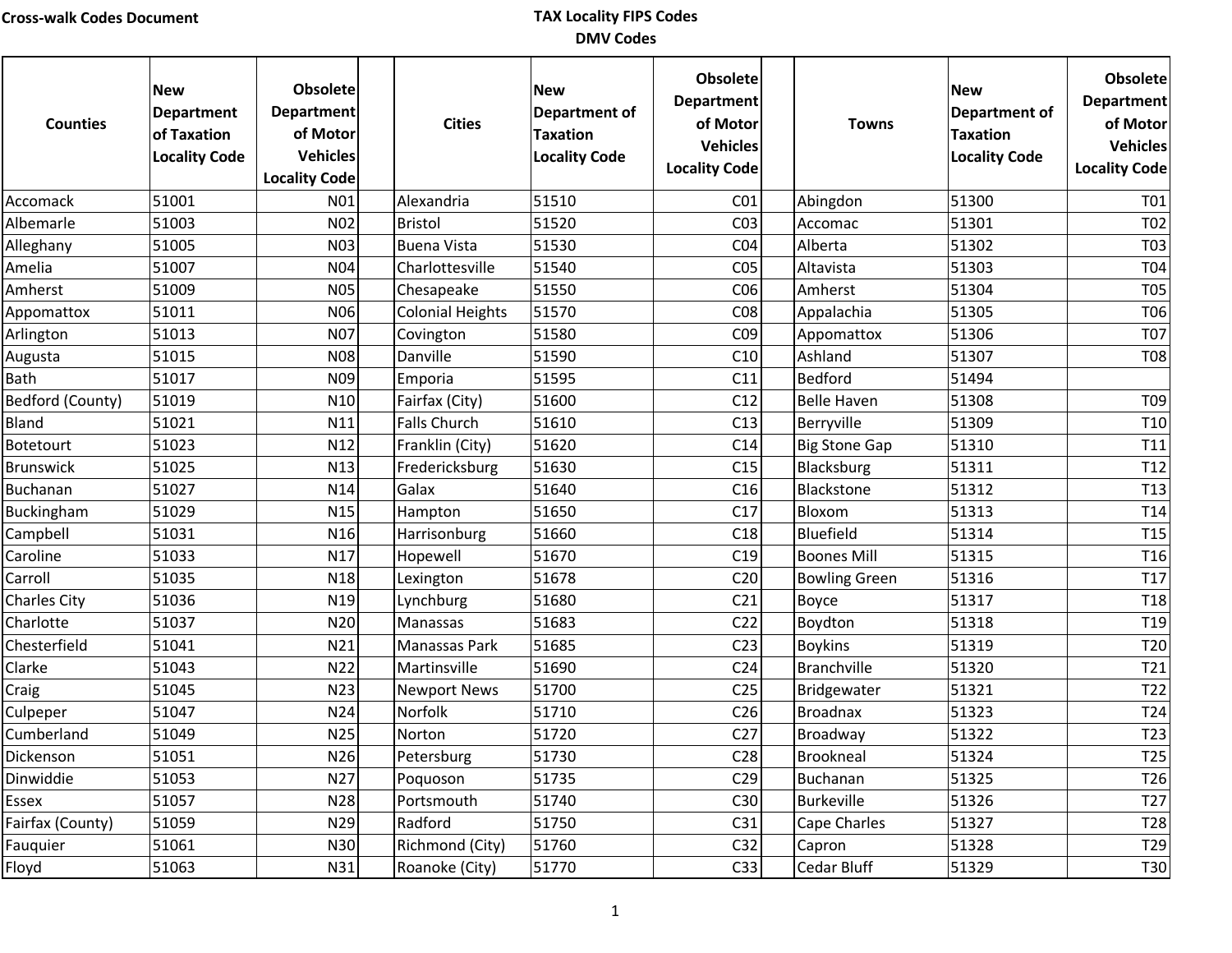| <b>Counties</b>   | <b>New</b><br><b>Department</b><br>of Taxation<br><b>Locality Code</b> | <b>Obsolete</b><br><b>Department</b><br>of Motor<br><b>Vehicles</b><br><b>Locality Code</b> | <b>Cities</b>  | <b>New</b><br>Department of<br><b>Taxation</b><br><b>Locality Code</b> | <b>Obsolete</b><br><b>Department</b><br>of Motor<br><b>Vehicles</b><br><b>Locality Code</b> | <b>Towns</b>                | <b>New</b><br>Department of<br><b>Taxation</b><br><b>Locality Code</b> | <b>Obsolete</b><br><b>Department</b><br>of Motor<br>Vehicles<br><b>Locality Code</b> |
|-------------------|------------------------------------------------------------------------|---------------------------------------------------------------------------------------------|----------------|------------------------------------------------------------------------|---------------------------------------------------------------------------------------------|-----------------------------|------------------------------------------------------------------------|--------------------------------------------------------------------------------------|
| Fluvanna          | 51065                                                                  | N32                                                                                         | Salem          | 51775                                                                  | C <sub>34</sub>                                                                             | Charlotte Court House 51330 |                                                                        | T31                                                                                  |
| Franklin (County) | 51067                                                                  | N33                                                                                         | Staunton       | 51790                                                                  | C <sub>36</sub>                                                                             | Chase City                  | 51331                                                                  | T32                                                                                  |
| Frederick         | 51069                                                                  | N34                                                                                         | Suffolk        | 51800                                                                  | C <sub>37</sub>                                                                             | Chatham                     | 51332                                                                  | <b>T33</b>                                                                           |
| Giles             | 51071                                                                  | <b>N35</b>                                                                                  | Virginia Beach | 51810                                                                  | C38                                                                                         | Cheriton                    | 51333                                                                  | T34                                                                                  |
| Gloucester        | 51073                                                                  | N36                                                                                         | Waynesboro     | 51820                                                                  | C39                                                                                         | Chilhowie                   | 51334                                                                  | T35                                                                                  |
| Goochland         | 51075                                                                  | N37                                                                                         | Williamsburg   | 51830                                                                  | C40                                                                                         | Chincoteague                | 51335                                                                  | T36                                                                                  |
| Grayson           | 51077                                                                  | N38                                                                                         | Winchester     | 51840                                                                  | C41                                                                                         | Christiansburg              | 51336                                                                  | T37                                                                                  |
| Greene            | 51079                                                                  | N39                                                                                         |                |                                                                        |                                                                                             | Claremont                   | 51337                                                                  | <b>T38</b>                                                                           |
| Greensville       | 51081                                                                  | N40                                                                                         |                |                                                                        |                                                                                             | Clarksville                 | 51338                                                                  | T39                                                                                  |
| Halifax           | 51083                                                                  | N41                                                                                         |                |                                                                        |                                                                                             | Cleveland                   | 51339                                                                  | T40                                                                                  |
| Hanover           | 51085                                                                  | N42                                                                                         |                |                                                                        |                                                                                             | Clifton                     | 51340                                                                  | T41                                                                                  |
| Henrico           | 51087                                                                  | N43                                                                                         |                |                                                                        |                                                                                             | Clifton Forge               | 51493                                                                  | N/A                                                                                  |
| Henry             | 51089                                                                  | N44                                                                                         |                |                                                                        |                                                                                             | Clinchco                    | 51490                                                                  | N/A                                                                                  |
| Highland          | 51091                                                                  | N45                                                                                         |                |                                                                        |                                                                                             | Clinchport                  | 51341                                                                  | T42                                                                                  |
| Isle Of Wight     | 51093                                                                  | N46                                                                                         |                |                                                                        |                                                                                             | Clintwood                   | 51342                                                                  | T43                                                                                  |
| James City        | 51095                                                                  | N47                                                                                         |                |                                                                        |                                                                                             | Coeburn                     | 51344                                                                  | T45                                                                                  |
| King George       | 51099                                                                  | N49                                                                                         |                |                                                                        |                                                                                             | <b>Colonial Beach</b>       | 51345                                                                  | T46                                                                                  |
| King And Queen    | 51097                                                                  | N48                                                                                         |                |                                                                        |                                                                                             | Columbia                    | 51346                                                                  | T47                                                                                  |
| King William      | 51101                                                                  | <b>N50</b>                                                                                  |                |                                                                        |                                                                                             | Courtland                   | 51347                                                                  | T48                                                                                  |
| Lancaster         | 51103                                                                  | N51                                                                                         |                |                                                                        |                                                                                             | Craigsville                 | 51348                                                                  | T49                                                                                  |
| Lee               | 51105                                                                  | <b>N52</b>                                                                                  |                |                                                                        |                                                                                             | Crewe                       | 51349                                                                  | <b>T50</b>                                                                           |
| Loudoun           | 51107                                                                  | <b>N53</b>                                                                                  |                |                                                                        |                                                                                             | Culpeper                    | 51350                                                                  | <b>T51</b>                                                                           |
| Louisa            | 51109                                                                  | <b>N54</b>                                                                                  |                |                                                                        |                                                                                             | Damascus                    | 51351                                                                  | <b>T52</b>                                                                           |
| Lunenburg         | 51111                                                                  | <b>N55</b>                                                                                  |                |                                                                        |                                                                                             | Dayton                      | 51352                                                                  | <b>T53</b>                                                                           |
| Madison           | 51113                                                                  | N56                                                                                         |                |                                                                        |                                                                                             | Dendron                     | 51353                                                                  | <b>T54</b>                                                                           |
| Mathews           | 51115                                                                  | N57                                                                                         |                |                                                                        |                                                                                             | Dillwyn                     | 51354                                                                  | T55                                                                                  |
| Mecklenburg       | 51117                                                                  | <b>N58</b>                                                                                  |                |                                                                        |                                                                                             | Drakes Branch               | 51355                                                                  | <b>T56</b>                                                                           |
| Middlesex         | 51119                                                                  | N <sub>59</sub>                                                                             |                |                                                                        |                                                                                             | Dublin                      | 51357                                                                  | <b>T58</b>                                                                           |
| Montgomery        | 51121                                                                  | <b>N60</b>                                                                                  |                |                                                                        |                                                                                             | <b>Duffield</b>             | 51358                                                                  | T59                                                                                  |
| Nelson            | 51125                                                                  | N61                                                                                         |                |                                                                        |                                                                                             | <b>Dumfries</b>             | 51359                                                                  | <b>T60</b>                                                                           |
| New Kent          | 51127                                                                  | N62                                                                                         |                |                                                                        |                                                                                             | Dungannon                   | 51360                                                                  | T61                                                                                  |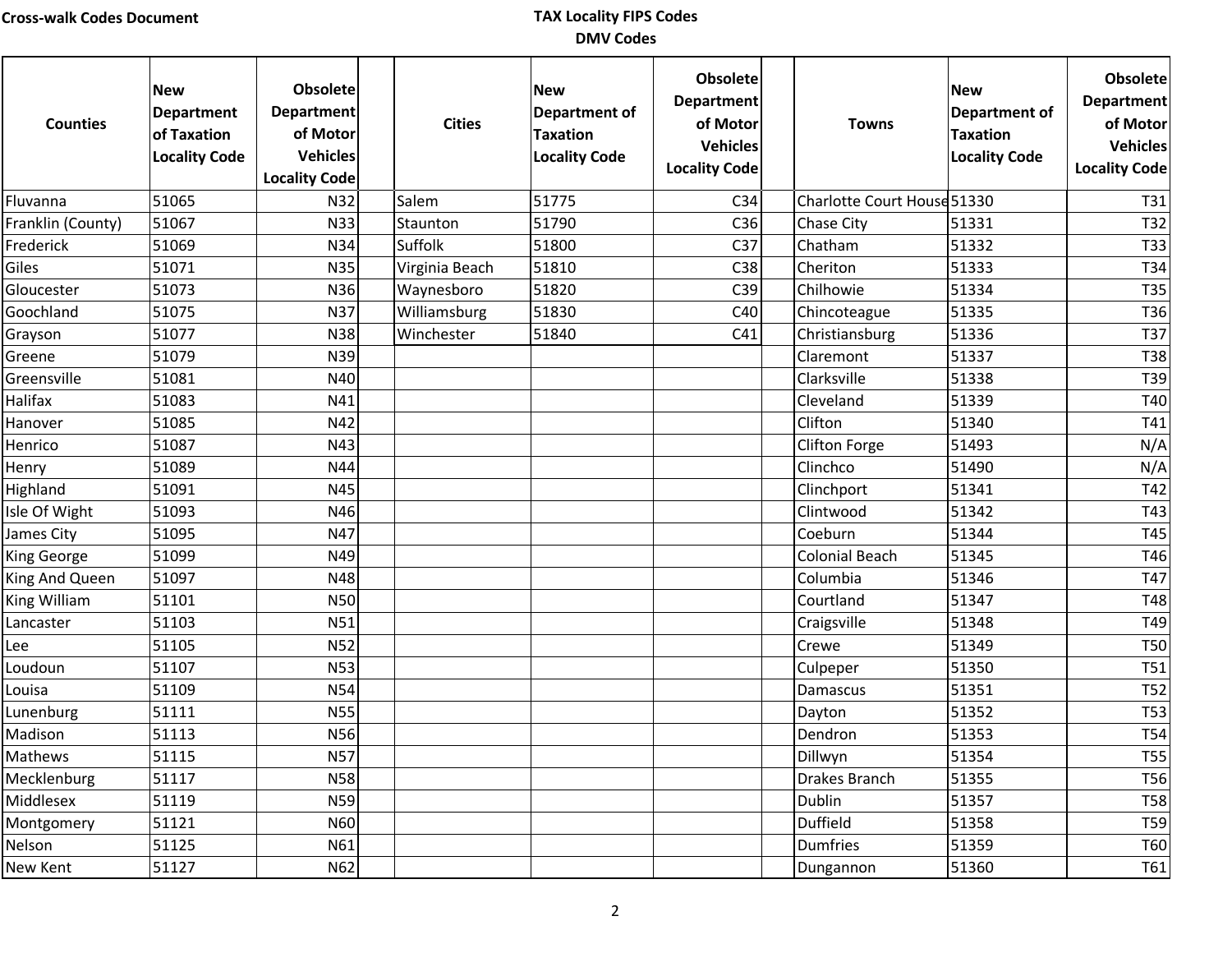| <b>Counties</b>   | <b>New</b><br><b>Department</b><br>of Taxation<br><b>Locality Code</b> | <b>Obsolete</b><br><b>Department</b><br>of Motor<br><b>Vehicles</b><br><b>Locality Code</b> | <b>Cities</b> | <b>New</b><br><b>Department of</b><br><b>Taxation</b><br><b>Locality Code</b> | Obsolete<br><b>Department</b><br>of Motor<br><b>Vehicles</b><br><b>Locality Code</b> | <b>Towns</b>        | <b>New</b><br>Department of<br><b>Taxation</b><br><b>Locality Code</b> | <b>Obsolete</b><br><b>Department</b><br>of Motor<br><b>Vehicles</b><br><b>Locality Code</b> |
|-------------------|------------------------------------------------------------------------|---------------------------------------------------------------------------------------------|---------------|-------------------------------------------------------------------------------|--------------------------------------------------------------------------------------|---------------------|------------------------------------------------------------------------|---------------------------------------------------------------------------------------------|
| Northampton       | 51131                                                                  | N63                                                                                         |               |                                                                               |                                                                                      | Eastville           | 51361                                                                  | T62                                                                                         |
| Northumberland    | 51133                                                                  | N64                                                                                         |               |                                                                               |                                                                                      | Edinburg            | 51362                                                                  | T63                                                                                         |
| Nottoway          | 51135                                                                  | N65                                                                                         |               |                                                                               |                                                                                      | Elkton              | 51363                                                                  | <b>T64</b>                                                                                  |
| Orange            | 51137                                                                  | N66                                                                                         |               |                                                                               |                                                                                      | Exmore              | 51364                                                                  | T65                                                                                         |
| Page              | 51139                                                                  | N67                                                                                         |               |                                                                               |                                                                                      | Farmville           | 51365                                                                  | T66                                                                                         |
| Patrick           | 51141                                                                  | <b>N68</b>                                                                                  |               |                                                                               |                                                                                      | Fincastle           | 51366                                                                  | T67                                                                                         |
| Pittsylvania      | 51143                                                                  | N69                                                                                         |               |                                                                               |                                                                                      | Floyd               | 51367                                                                  | <b>T68</b>                                                                                  |
| Powhatan          | 51145                                                                  | <b>N70</b>                                                                                  |               |                                                                               |                                                                                      | Fries               | 51368                                                                  | T69                                                                                         |
| Prince Edward     | 51147                                                                  | N71                                                                                         |               |                                                                               |                                                                                      | Front Royal         | 51369                                                                  | T70                                                                                         |
| Prince George     | 51149                                                                  | N72                                                                                         |               |                                                                               |                                                                                      | Gate City           | 51370                                                                  | T71                                                                                         |
| Prince William    | 51153                                                                  | N73                                                                                         |               |                                                                               |                                                                                      | <b>Glade Spring</b> | 51371                                                                  | T72                                                                                         |
| Pulaski           | 51155                                                                  | N74                                                                                         |               |                                                                               |                                                                                      | Glasgow             | 51372                                                                  | T73                                                                                         |
| Rappahannock      | 51157                                                                  | N75                                                                                         |               |                                                                               |                                                                                      | Glen Lyn            | 51373                                                                  | T74                                                                                         |
| Richmond (County) | 51159                                                                  | N76                                                                                         |               |                                                                               |                                                                                      | Gordonsville        | 51374                                                                  | <b>T75</b>                                                                                  |
| Roanoke (County)  | 51161                                                                  | N77                                                                                         |               |                                                                               |                                                                                      | Goshen              | 51375                                                                  | T76                                                                                         |
| Rockbridge        | 51163                                                                  | N78                                                                                         |               |                                                                               |                                                                                      | Gretna              | 51376                                                                  | T77                                                                                         |
| Rockingham        | 51165                                                                  | N79                                                                                         |               |                                                                               |                                                                                      | Grottoes            | 51377                                                                  | T78                                                                                         |
| Russell           | 51167                                                                  | <b>N80</b>                                                                                  |               |                                                                               |                                                                                      | Grundy              | 51378                                                                  | T79                                                                                         |
| Scott             | 51169                                                                  | N81                                                                                         |               |                                                                               |                                                                                      | Halifax             | 51379                                                                  | <b>T80</b>                                                                                  |
| Shenandoah        | 51171                                                                  | <b>N82</b>                                                                                  |               |                                                                               |                                                                                      | Hallwood            | 51380                                                                  | T81                                                                                         |
| Smyth             | 51173                                                                  | <b>N83</b>                                                                                  |               |                                                                               |                                                                                      | Hamilton            | 51381                                                                  | T82                                                                                         |
| Southampton       | 51175                                                                  | N84                                                                                         |               |                                                                               |                                                                                      | Haymarket           | 51382                                                                  | T83                                                                                         |
| Spotsylvania      | 51177                                                                  | <b>N85</b>                                                                                  |               |                                                                               |                                                                                      | Haysi               | 51383                                                                  | T84                                                                                         |
| Stafford          | 51179                                                                  | N86                                                                                         |               |                                                                               |                                                                                      | Herndon             | 51384                                                                  | T85                                                                                         |
| Surry             | 51181                                                                  | <b>N87</b>                                                                                  |               |                                                                               |                                                                                      | Hillsboro           | 51385                                                                  | T86                                                                                         |
| Sussex            | 51183                                                                  | <b>N88</b>                                                                                  |               |                                                                               |                                                                                      | Hillsville          | 51386                                                                  | T87                                                                                         |
| Tazewell          | 51185                                                                  | N89                                                                                         |               |                                                                               |                                                                                      | Honaker             | 51387                                                                  | <b>T88</b>                                                                                  |
| Warren            | 51187                                                                  | N90                                                                                         |               |                                                                               |                                                                                      | Hurt                | 51388                                                                  | T89                                                                                         |
| Washington        | 51191                                                                  | N91                                                                                         |               |                                                                               |                                                                                      | Independence        | 51389                                                                  | T90                                                                                         |
| Westmoreland      | 51193                                                                  | N92                                                                                         |               |                                                                               |                                                                                      | Iron Gate           | 51390                                                                  | T91                                                                                         |
| Wise              | 51195                                                                  | N93                                                                                         |               |                                                                               |                                                                                      | Irvington           | 51391                                                                  | T92                                                                                         |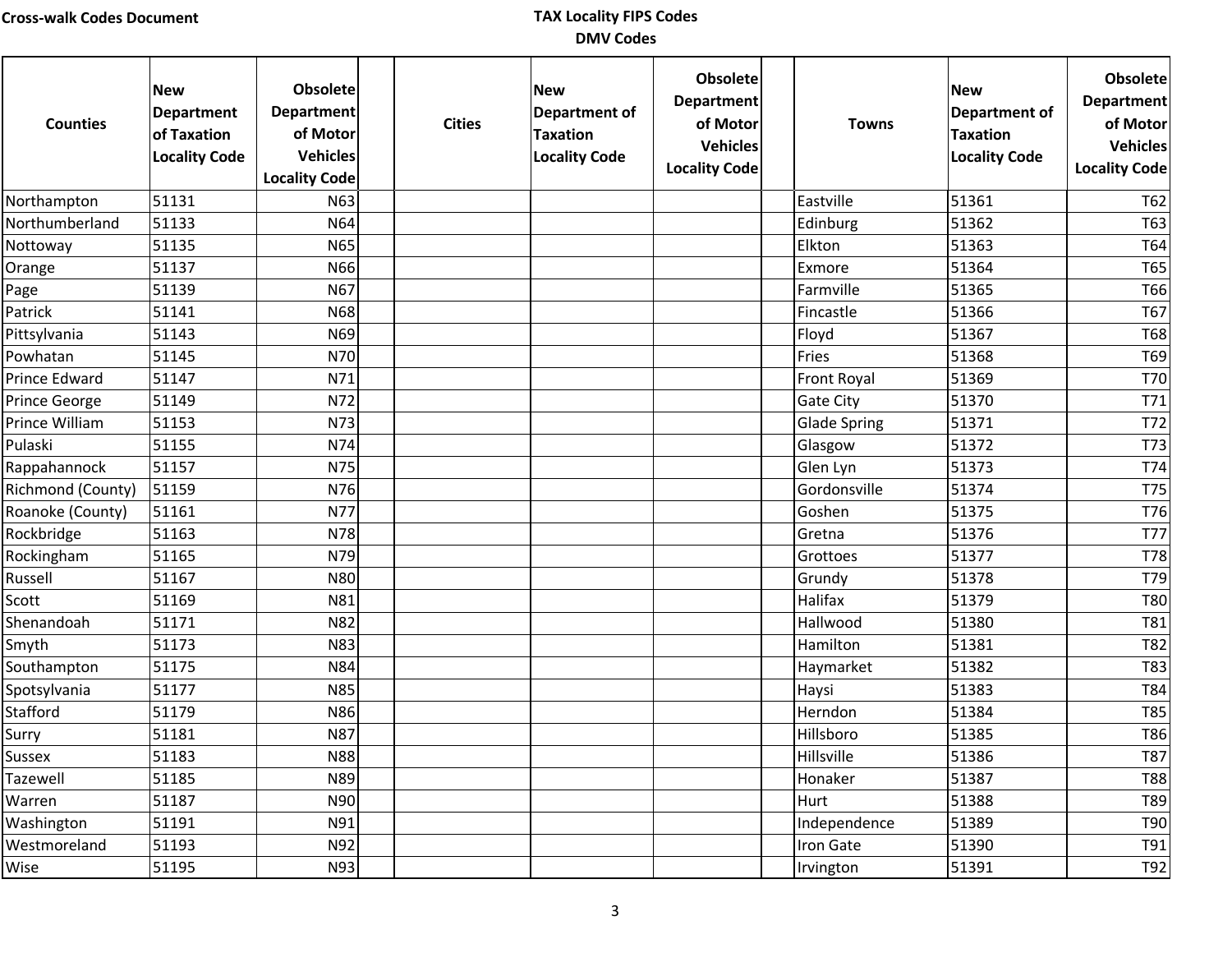| <b>Counties</b> | <b>New</b><br><b>Department</b><br>of Taxation<br><b>Locality Code</b> | <b>Obsolete</b><br><b>Department</b><br>of Motor<br>Vehicles<br><b>Locality Code</b> | <b>Cities</b> | <b>New</b><br><b>Department of</b><br><b>Taxation</b><br><b>Locality Code</b> | <b>Obsolete</b><br><b>Department</b><br>of Motor<br><b>Vehicles</b><br><b>Locality Code</b> | <b>Towns</b>   | <b>New</b><br><b>Department of</b><br><b>Taxation</b><br><b>Locality Code</b> | Obsolete<br><b>Department</b><br>of Motor<br><b>Vehicles</b><br><b>Locality Code</b> |
|-----------------|------------------------------------------------------------------------|--------------------------------------------------------------------------------------|---------------|-------------------------------------------------------------------------------|---------------------------------------------------------------------------------------------|----------------|-------------------------------------------------------------------------------|--------------------------------------------------------------------------------------|
| Wythe           | 51197                                                                  | N94                                                                                  |               |                                                                               |                                                                                             | Ivor           | 51392                                                                         | T93                                                                                  |
| York            | 51199                                                                  | <b>N95</b>                                                                           |               |                                                                               |                                                                                             | Jarratt        | 51393                                                                         | T94                                                                                  |
|                 |                                                                        |                                                                                      |               |                                                                               |                                                                                             | Jonesville     | 51394                                                                         | <b>T95</b>                                                                           |
|                 |                                                                        |                                                                                      |               |                                                                               |                                                                                             | Keller         | 51395                                                                         | T96                                                                                  |
|                 |                                                                        |                                                                                      |               |                                                                               |                                                                                             | Kenbridge      | 51396                                                                         | T97                                                                                  |
|                 |                                                                        |                                                                                      |               |                                                                               |                                                                                             | Keysville      | 51397                                                                         | <b>T98</b>                                                                           |
|                 |                                                                        |                                                                                      |               |                                                                               |                                                                                             | Kilmarnock     | 51398                                                                         | T99                                                                                  |
|                 |                                                                        |                                                                                      |               |                                                                               |                                                                                             | La Crosse      | 51399                                                                         | U01                                                                                  |
|                 |                                                                        |                                                                                      |               |                                                                               |                                                                                             | Lawrenceville  | 51400                                                                         | U02                                                                                  |
|                 |                                                                        |                                                                                      |               |                                                                               |                                                                                             | Lebanon        | 51401                                                                         | U03                                                                                  |
|                 |                                                                        |                                                                                      |               |                                                                               |                                                                                             | Leesburg       | 51402                                                                         | U04                                                                                  |
|                 |                                                                        |                                                                                      |               |                                                                               |                                                                                             | Louisa         | 51403                                                                         | <b>U05</b>                                                                           |
|                 |                                                                        |                                                                                      |               |                                                                               |                                                                                             | Lovettsville   | 51404                                                                         | U06                                                                                  |
|                 |                                                                        |                                                                                      |               |                                                                               |                                                                                             | Luray          | 51405                                                                         | U07                                                                                  |
|                 |                                                                        |                                                                                      |               |                                                                               |                                                                                             | Madison        | 51406                                                                         | <b>U08</b>                                                                           |
|                 |                                                                        |                                                                                      |               |                                                                               |                                                                                             | Marion         | 51407                                                                         | U09                                                                                  |
|                 |                                                                        |                                                                                      |               |                                                                               |                                                                                             | McKenney       | 51408                                                                         | U10                                                                                  |
|                 |                                                                        |                                                                                      |               |                                                                               |                                                                                             | Melfa          | 51409                                                                         | U11                                                                                  |
|                 |                                                                        |                                                                                      |               |                                                                               |                                                                                             | Middleburg     | 51410                                                                         | U12                                                                                  |
|                 |                                                                        |                                                                                      |               |                                                                               |                                                                                             | Middletown     | 51411                                                                         | U13                                                                                  |
|                 |                                                                        |                                                                                      |               |                                                                               |                                                                                             | Mineral        | 51412                                                                         | U14                                                                                  |
|                 |                                                                        |                                                                                      |               |                                                                               |                                                                                             | Monterey       | 51413                                                                         | U15                                                                                  |
|                 |                                                                        |                                                                                      |               |                                                                               |                                                                                             | Montross       | 51414                                                                         | U16                                                                                  |
|                 |                                                                        |                                                                                      |               |                                                                               |                                                                                             | Mount Crawford | 51415                                                                         | U17                                                                                  |
|                 |                                                                        |                                                                                      |               |                                                                               |                                                                                             | Mount Jackson  | 51416                                                                         | U18                                                                                  |
|                 |                                                                        |                                                                                      |               |                                                                               |                                                                                             | Narrows        | 51417                                                                         | U19                                                                                  |
|                 |                                                                        |                                                                                      |               |                                                                               |                                                                                             | Nassawadox     | 51418                                                                         | U20                                                                                  |
|                 |                                                                        |                                                                                      |               |                                                                               |                                                                                             | New Castle     | 51419                                                                         | U21                                                                                  |
|                 |                                                                        |                                                                                      |               |                                                                               |                                                                                             | New Market     | 51420                                                                         | U22                                                                                  |
|                 |                                                                        |                                                                                      |               |                                                                               |                                                                                             | Newsoms        | 51421                                                                         | U23                                                                                  |
|                 |                                                                        |                                                                                      |               |                                                                               |                                                                                             | Nickelsville   | 51422                                                                         | U24                                                                                  |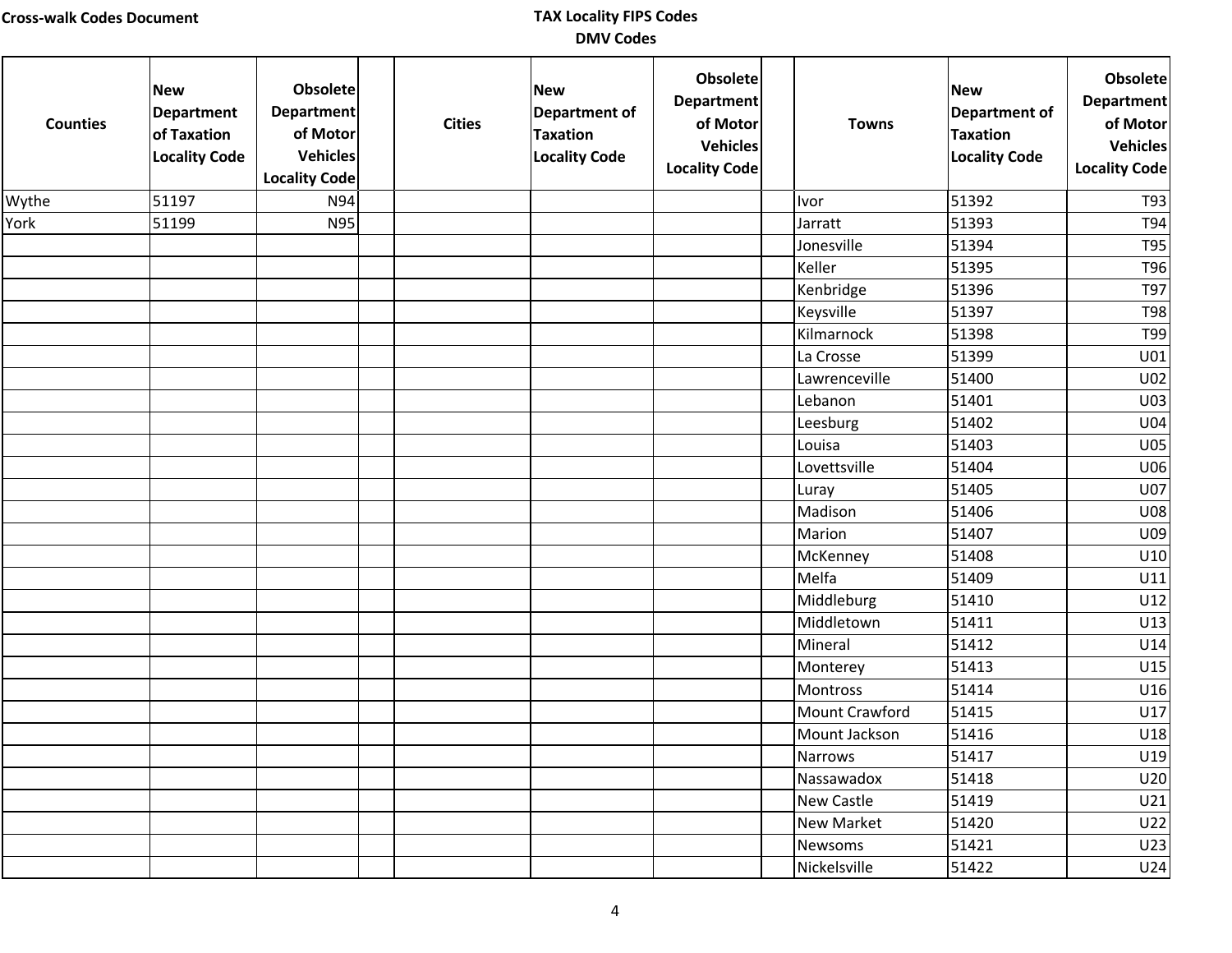| <b>Counties</b> | <b>New</b><br>Department<br>of Taxation<br><b>Locality Code</b> | <b>Obsolete</b><br><b>Department</b><br>of Motor<br><b>Vehicles</b><br><b>Locality Code</b> | <b>Cities</b> | <b>New</b><br>Department of<br><b>Taxation</b><br><b>Locality Code</b> | <b>Obsolete</b><br><b>Department</b><br>of Motor<br><b>Vehicles</b><br><b>Locality Code</b> | <b>Towns</b>         | <b>New</b><br><b>Department of</b><br><b>Taxation</b><br><b>Locality Code</b> | <b>Obsolete</b><br><b>Department</b><br>of Motor<br><b>Vehicles</b><br><b>Locality Code</b> |
|-----------------|-----------------------------------------------------------------|---------------------------------------------------------------------------------------------|---------------|------------------------------------------------------------------------|---------------------------------------------------------------------------------------------|----------------------|-------------------------------------------------------------------------------|---------------------------------------------------------------------------------------------|
|                 |                                                                 |                                                                                             |               |                                                                        |                                                                                             | Occoquan             | 51423                                                                         | U25                                                                                         |
|                 |                                                                 |                                                                                             |               |                                                                        |                                                                                             | Onancock             | 51424                                                                         | U26                                                                                         |
|                 |                                                                 |                                                                                             |               |                                                                        |                                                                                             | Onley                | 51425                                                                         | U27                                                                                         |
|                 |                                                                 |                                                                                             |               |                                                                        |                                                                                             | Orange               | 51426                                                                         | U28                                                                                         |
|                 |                                                                 |                                                                                             |               |                                                                        |                                                                                             | Painter              | 51427                                                                         | U29                                                                                         |
|                 |                                                                 |                                                                                             |               |                                                                        |                                                                                             | Pamplin City         | 51428                                                                         | U30                                                                                         |
|                 |                                                                 |                                                                                             |               |                                                                        |                                                                                             | Parksley             | 51429                                                                         | U31                                                                                         |
|                 |                                                                 |                                                                                             |               |                                                                        |                                                                                             | Pearisburg           | 51430                                                                         | U32                                                                                         |
|                 |                                                                 |                                                                                             |               |                                                                        |                                                                                             | Pembroke             | 51431                                                                         | U33                                                                                         |
|                 |                                                                 |                                                                                             |               |                                                                        |                                                                                             | Pennington Gap       | 51432                                                                         | U34                                                                                         |
|                 |                                                                 |                                                                                             |               |                                                                        |                                                                                             | Phenix               | 51433                                                                         | U35                                                                                         |
|                 |                                                                 |                                                                                             |               |                                                                        |                                                                                             | Pocahontas           | 51434                                                                         | U36                                                                                         |
|                 |                                                                 |                                                                                             |               |                                                                        |                                                                                             | Port Royal           | 51435                                                                         | U37                                                                                         |
|                 |                                                                 |                                                                                             |               |                                                                        |                                                                                             | Pound                | 51436                                                                         | U38                                                                                         |
|                 |                                                                 |                                                                                             |               |                                                                        |                                                                                             | Pulaski              | 51437                                                                         | U39                                                                                         |
|                 |                                                                 |                                                                                             |               |                                                                        |                                                                                             | Purcellville         | 51438                                                                         | U40                                                                                         |
|                 |                                                                 |                                                                                             |               |                                                                        |                                                                                             | Quantico             | 51439                                                                         | U41                                                                                         |
|                 |                                                                 |                                                                                             |               |                                                                        |                                                                                             | Remington            | 51440                                                                         | U42                                                                                         |
|                 |                                                                 |                                                                                             |               |                                                                        |                                                                                             | <b>Rich Creek</b>    | 51441                                                                         | U43                                                                                         |
|                 |                                                                 |                                                                                             |               |                                                                        |                                                                                             | Richlands            | 51442                                                                         | U44                                                                                         |
|                 |                                                                 |                                                                                             |               |                                                                        |                                                                                             | Ridgeway             | 51443                                                                         | U45                                                                                         |
|                 |                                                                 |                                                                                             |               |                                                                        |                                                                                             | <b>Rocky Mount</b>   | 51444                                                                         | U46                                                                                         |
|                 |                                                                 |                                                                                             |               |                                                                        |                                                                                             | Round Hill           | 51445                                                                         | U47                                                                                         |
|                 |                                                                 |                                                                                             |               |                                                                        |                                                                                             | <b>Rural Retreat</b> | 51446                                                                         | U48                                                                                         |
|                 |                                                                 |                                                                                             |               |                                                                        |                                                                                             | <b>Saint Charles</b> | 51447                                                                         | U49                                                                                         |
|                 |                                                                 |                                                                                             |               |                                                                        |                                                                                             | Saint Paul           | 51448                                                                         | U50                                                                                         |
|                 |                                                                 |                                                                                             |               |                                                                        |                                                                                             | Saltville            | 51449                                                                         | U51                                                                                         |
|                 |                                                                 |                                                                                             |               |                                                                        |                                                                                             | <b>Saxis</b>         | 51450                                                                         | U52                                                                                         |
|                 |                                                                 |                                                                                             |               |                                                                        |                                                                                             | Scottsburg           | 51451                                                                         | U53                                                                                         |
|                 |                                                                 |                                                                                             |               |                                                                        |                                                                                             | Scottsville          | 51452                                                                         | U54                                                                                         |
|                 |                                                                 |                                                                                             |               |                                                                        |                                                                                             | Shenandoah           | 51453                                                                         | U <sub>55</sub>                                                                             |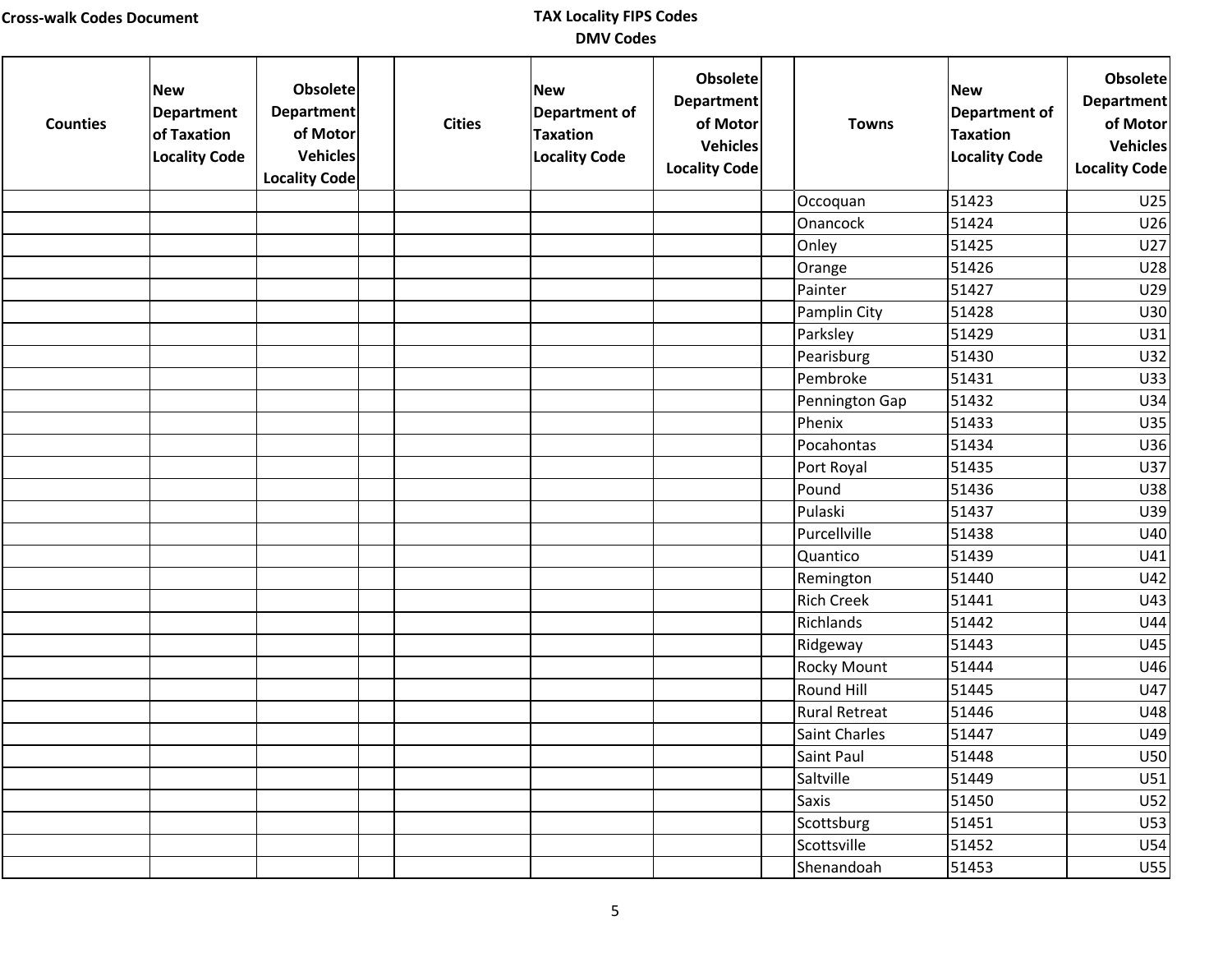| <b>Counties</b> | <b>New</b><br>Department<br>of Taxation<br><b>Locality Code</b> | <b>Obsolete</b><br><b>Department</b><br>of Motor<br><b>Vehicles</b><br><b>Locality Code</b> | <b>Cities</b> | <b>New</b><br>Department of<br><b>Taxation</b><br><b>Locality Code</b> | <b>Obsolete</b><br><b>Department</b><br>of Motor<br><b>Vehicles</b><br><b>Locality Code</b> | <b>Towns</b>         | <b>New</b><br><b>Department of</b><br><b>Taxation</b><br><b>Locality Code</b> | <b>Obsolete</b><br><b>Department</b><br>of Motor<br><b>Vehicles</b><br><b>Locality Code</b> |
|-----------------|-----------------------------------------------------------------|---------------------------------------------------------------------------------------------|---------------|------------------------------------------------------------------------|---------------------------------------------------------------------------------------------|----------------------|-------------------------------------------------------------------------------|---------------------------------------------------------------------------------------------|
|                 |                                                                 |                                                                                             |               |                                                                        |                                                                                             | Smithfield           | 51454                                                                         | U56                                                                                         |
|                 |                                                                 |                                                                                             |               |                                                                        |                                                                                             | South Boston         | 51492                                                                         | U91                                                                                         |
|                 |                                                                 |                                                                                             |               |                                                                        |                                                                                             | South Hill           | 51455                                                                         | U57                                                                                         |
|                 |                                                                 |                                                                                             |               |                                                                        |                                                                                             | Stanardsville        | 51456                                                                         | <b>U58</b>                                                                                  |
|                 |                                                                 |                                                                                             |               |                                                                        |                                                                                             | Stanley              | 51457                                                                         | U59                                                                                         |
|                 |                                                                 |                                                                                             |               |                                                                        |                                                                                             | <b>Stephens City</b> | 51458                                                                         | U60                                                                                         |
|                 |                                                                 |                                                                                             |               |                                                                        |                                                                                             | <b>Stony Creek</b>   | 51459                                                                         | U61                                                                                         |
|                 |                                                                 |                                                                                             |               |                                                                        |                                                                                             | Strasburg            | 51460                                                                         | U62                                                                                         |
|                 |                                                                 |                                                                                             |               |                                                                        |                                                                                             | Stuart               | 51461                                                                         | U63                                                                                         |
|                 |                                                                 |                                                                                             |               |                                                                        |                                                                                             | Surry                | 51462                                                                         | U64                                                                                         |
|                 |                                                                 |                                                                                             |               |                                                                        |                                                                                             | Tangier              | 51463                                                                         | U65                                                                                         |
|                 |                                                                 |                                                                                             |               |                                                                        |                                                                                             | Tappahannock         | 51464                                                                         | U66                                                                                         |
|                 |                                                                 |                                                                                             |               |                                                                        |                                                                                             | Tazewell             | 51465                                                                         | U67                                                                                         |
|                 |                                                                 |                                                                                             |               |                                                                        |                                                                                             | The Plains           | 51466                                                                         | U68                                                                                         |
|                 |                                                                 |                                                                                             |               |                                                                        |                                                                                             | Timberville          | 51467                                                                         | U69                                                                                         |
|                 |                                                                 |                                                                                             |               |                                                                        |                                                                                             | <b>Toms Brook</b>    | 51468                                                                         | U70                                                                                         |
|                 |                                                                 |                                                                                             |               |                                                                        |                                                                                             | Troutdale            | 51469                                                                         | U71                                                                                         |
|                 |                                                                 |                                                                                             |               |                                                                        |                                                                                             | Troutville           | 51470                                                                         | U72                                                                                         |
|                 |                                                                 |                                                                                             |               |                                                                        |                                                                                             | Urbanna              | 51471                                                                         | U73                                                                                         |
|                 |                                                                 |                                                                                             |               |                                                                        |                                                                                             | Victoria             | 51472                                                                         | U74                                                                                         |
|                 |                                                                 |                                                                                             |               |                                                                        |                                                                                             | Vienna               | 51473                                                                         | U75                                                                                         |
|                 |                                                                 |                                                                                             |               |                                                                        |                                                                                             | Vinton               | 51474                                                                         | U76                                                                                         |
|                 |                                                                 |                                                                                             |               |                                                                        |                                                                                             | Virgilina            | 51475                                                                         | U77                                                                                         |
|                 |                                                                 |                                                                                             |               |                                                                        |                                                                                             | Wachapreague         | 51476                                                                         | U78                                                                                         |
|                 |                                                                 |                                                                                             |               |                                                                        |                                                                                             | Wakefield            | 51477                                                                         | U79                                                                                         |
|                 |                                                                 |                                                                                             |               |                                                                        |                                                                                             | Warrenton            | 51478                                                                         | U80                                                                                         |
|                 |                                                                 |                                                                                             |               |                                                                        |                                                                                             | Warsaw               | 51479                                                                         | U81                                                                                         |
|                 |                                                                 |                                                                                             |               |                                                                        |                                                                                             | Washington           | 51480                                                                         | <b>U82</b>                                                                                  |
|                 |                                                                 |                                                                                             |               |                                                                        |                                                                                             | Waverly              | 51481                                                                         | U83                                                                                         |
|                 |                                                                 |                                                                                             |               |                                                                        |                                                                                             | Weber City           | 51482                                                                         | <b>U84</b>                                                                                  |
|                 |                                                                 |                                                                                             |               |                                                                        |                                                                                             | West Point           | 51483                                                                         | U85                                                                                         |